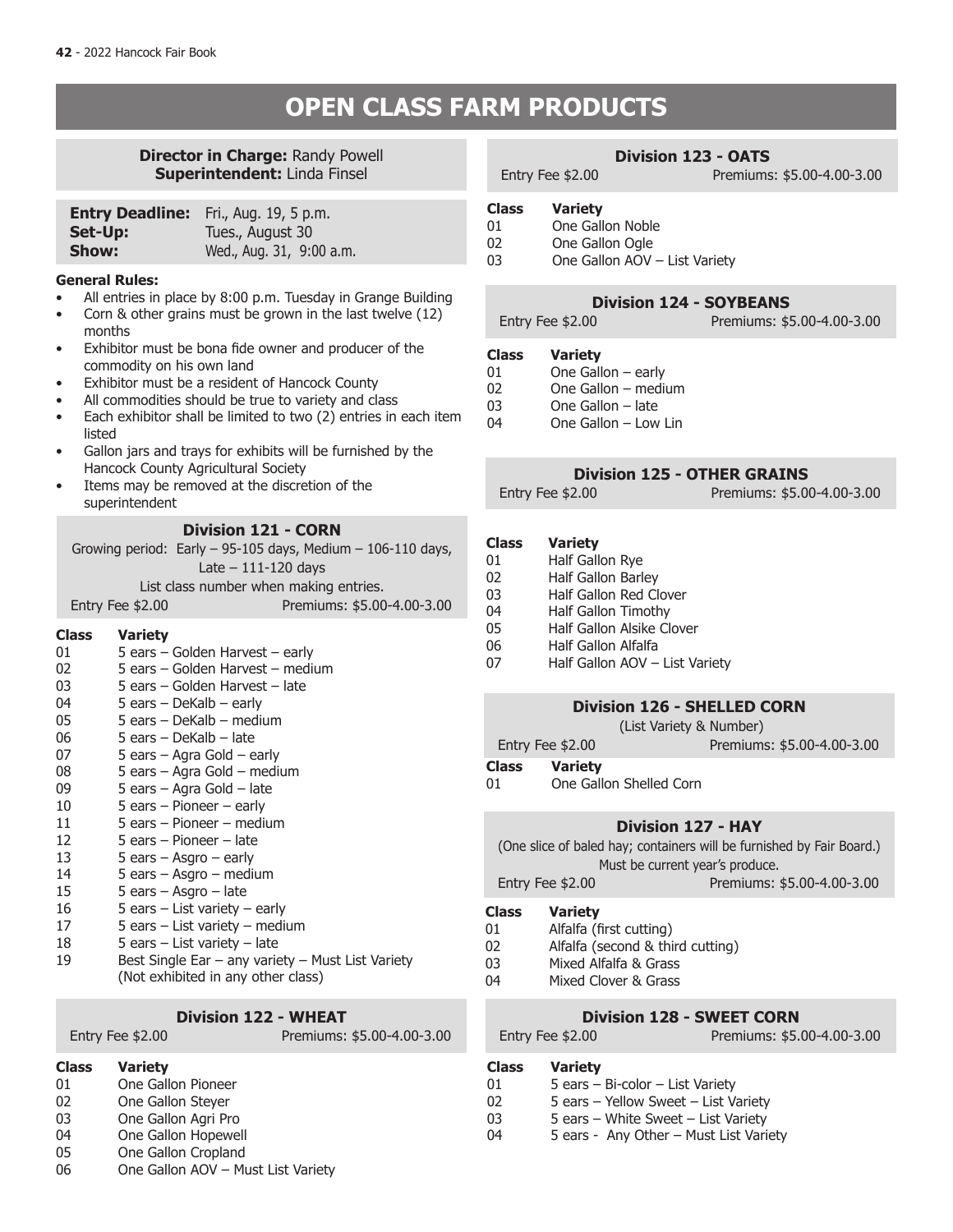# **BPEN CLASS FARM - Cont'd.**

### **Director in Charge: Randy Powell Superintendent:** Linda Finsel

| Set-Up/Stall:<br>Show: | <b>Entry Deadline:</b> Fri., Aug. 19, 5 p.m.<br>Tues., August 30<br>Wed., Aug. 31, 9:00 a.m. |
|------------------------|----------------------------------------------------------------------------------------------|
|                        |                                                                                              |

### **Division – 129 POPCORN**

|              | Entry Fee \$2.00          | Premiums: \$5.00-4.00-3.00 |
|--------------|---------------------------|----------------------------|
| <b>Class</b> | <b>Variety</b>            |                            |
| 01           | 5 ears $-$ White          |                            |
| 02           | 5 ears - Yellow           |                            |
| 03           | 5 ears $-$ Red (Big Ears) |                            |
| 04           | 5 ears – Strawberry       |                            |

| UT. | $J$ cais $J$ Judivide by                       |
|-----|------------------------------------------------|
| 05  | 5 ears – Lady Finger (Yellow)                  |
| 06  | 5 ears – Miniature Decorative                  |
| 07  | 5 ears - Any Other Variety - Must List Variety |

### **Division – 130 ROOT CROPS**

|                   | "Best of Show" Rosette – Root Crop |
|-------------------|------------------------------------|
| Entry Fee $$2.00$ | Premiums: \$5.00-4.00-3.00         |

### **Class Variety**

| ciass | variety                                   |
|-------|-------------------------------------------|
| 01    | 5 Russet Potatoes                         |
| 02    | 5 Kennebec Potatoes                       |
| 03    | 5 Irish Cobbler Potatoes                  |
| 04    | 5 Red Potatoes                            |
| 05    | 5 Katahdin Potatoes                       |
| 06    | 5 Any Other Potato Variety - List Variety |
| 07    | 5 Sweet Potatoes                          |
| 08    | 5 Yams (Red or Yellow)                    |
| 09    | 5 Stalks Rhubarb                          |
| 10    | 5 Garden Beets                            |
| 11    | 5 Turnips                                 |
| 12    | 5 Parsnips                                |
| 13    | 5 Carrots $-6$ " & under                  |
| 14    | 5 Carrots - Over 6"                       |
| 15    | 5 Radishes (Red)                          |
| 16    | 5 Radishes (White)                        |
|       | Onions - do not peel - need to be clean   |
| 17    | 5 Onions (White)                          |
| 18    | 5 Onions (Bermuda)                        |
| 19    | 5 Onions (Sweet)                          |
| 20    | 5 Onions (Red)                            |
| 21    | 5 Cooking Onions                          |
|       |                                           |

### ODD AND FREAK VEGETABLES, FRUITS AND CROPS FOR DISPLAY ONLY!!! No Entry Fee – No Premium Paid

### **Division – 131 VEGETABLES**

| Entry Fee \$2.00        |                                           | Premiums: \$5.00-4.00-3.00                                 |
|-------------------------|-------------------------------------------|------------------------------------------------------------|
| Class<br><b>Variety</b> |                                           |                                                            |
| 01                      | 5 Tomatoes - Canning Type (3" or less)    |                                                            |
| 02                      | 5 Tomatoes - Larger than 3"               |                                                            |
| 03                      | 5 Tomatoes - Beefsteak Type               |                                                            |
| 04                      | 5 Tomatoes any other                      |                                                            |
| 05                      | 5 Italian or Paste Tomatoes               |                                                            |
| 06                      |                                           |                                                            |
|                         | 10 Cherry Tomatoes (Red 1" or less)       |                                                            |
| 07                      | 10 Cherry Tomatoes (Yellow 1" or less)    |                                                            |
| 08                      | 10 Grape Tomatoes                         |                                                            |
|                         | "Best of Show" Rosette - Tomatoes         |                                                            |
| 09                      | 5 Bell Peppers - Green - Red - Yellow     |                                                            |
| 10                      | 5 Bell Peppers - Any other color          |                                                            |
| 11                      | 5 Sweet Banana Peppers                    |                                                            |
| 12                      | 5 Hot Banana Peppers                      |                                                            |
| 13                      | 5 Hot Peppers (Jalapeno)                  |                                                            |
| 14                      | 5 Hot Peppers - Any Other - List Variety  |                                                            |
| 15                      | 5 Habenero Peppers                        |                                                            |
| 16                      | 5 Pimentos (Red)                          |                                                            |
|                         | "Best of Show" Rosette - Peppers          |                                                            |
| 5 Kohlrabi<br>17        |                                           |                                                            |
| 18                      | 2 Heads Green Cabbage                     |                                                            |
| 19                      | 2 Heads Flat Dutch                        |                                                            |
| 20                      | 2 Heads Red Cabbage                       |                                                            |
| 21                      | 2 Heads Broccoli                          |                                                            |
| 22                      | 4 Cucumbers (For slicing over 5" long)    |                                                            |
| 23                      | 6 Cucumbers (For pickling under 5" long)  |                                                            |
| 24                      | 25 Beans - Green (String-In-Pod)          |                                                            |
| 25                      | 25 Beans - Wax (String-in-Pod)            |                                                            |
| 26                      | 25 Beans - Any Other - List Variety       |                                                            |
| 27                      | 25 Small Lima Beans (In Pod)              |                                                            |
| 28                      | 1/2 pint Large Lima Beans (Shelled)       |                                                            |
| 29                      | 1 Watermelon - Any Variety                |                                                            |
| 30                      | 2 Muskmelon - Not to be plugged           |                                                            |
|                         |                                           |                                                            |
| 31<br>5 Okra            | 2 Eggplants                               |                                                            |
| 32                      |                                           |                                                            |
|                         | "Best of Show" Rosette - Other Vegetables |                                                            |
| 33                      | <b>Striped Cushaw</b>                     |                                                            |
| 34                      | 2 Zucchini Squash                         |                                                            |
| 35                      | 2 Butternut Squash                        |                                                            |
| 36                      | 2 Spaghetti Squash                        |                                                            |
| 37                      | 2 Yellow Straight Neck Squash             |                                                            |
| 38                      | 2 Hubbard Squash                          |                                                            |
| 39                      | 2 Acorn Squash                            |                                                            |
| 40                      | 2 Turk Turban Squash                      |                                                            |
| 41                      | 2 Patty Pan Squash                        |                                                            |
| 42                      | 2 Crookneck Squash                        |                                                            |
| 43                      | 2 Squash - Any Other - List Variety       |                                                            |
|                         | "Best of Show" Rosette - Squash           |                                                            |
| 44                      |                                           | 5 Mixed Ornamental Gourds (Must be 5 different varieties)  |
| 45                      | 5 Legenarian Gourds                       |                                                            |
| 46                      |                                           | Display of Ornamental Gourds (in 18" Square Box - 2" Deep) |
| 47                      |                                           | Display of Legenarian Gourds (in Square Box not            |
|                         | over 36" x 2" Deep)                       |                                                            |
| 48                      | Cow Pumpkin                               |                                                            |
| 49                      | 2 Pie Pumpkins                            |                                                            |
| 50                      | 2 Mini Pumpkins                           |                                                            |
| 51                      | <b>White Pumpkin</b>                      |                                                            |

**"Best of Show" Rosette – Gourds and Pumpkins**